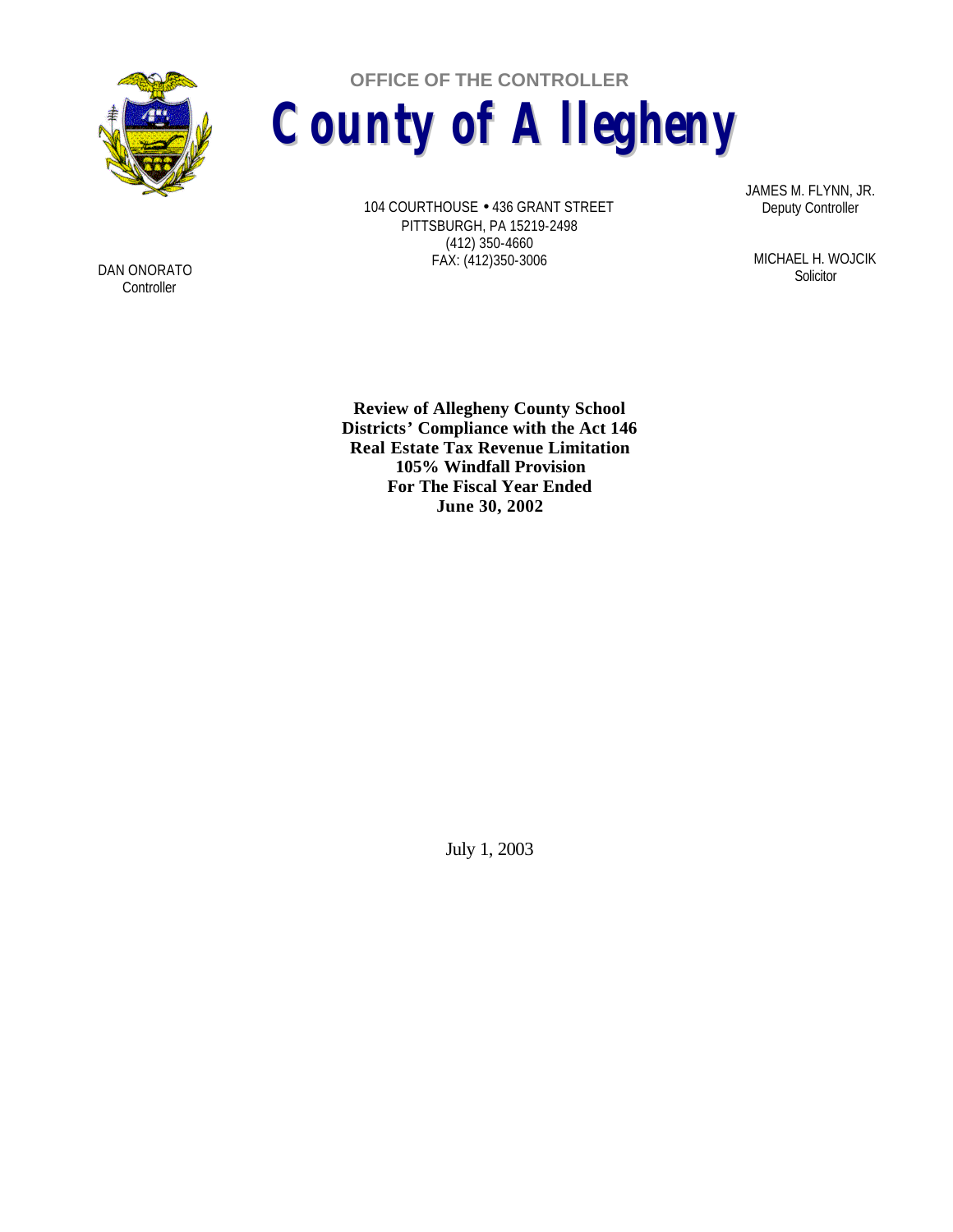### **Introduction**

In February 2002, the Allegheny County Controller's Office unveiled its School Board Millage Watch Program (the "Program"). The Program was created to monitor the compliance of the school districts in the County with the State of Pennsylvania Act 146 of 1998 ("Act 146"). Although Act 146 applies to county, municipal, and school district taxes, the Program focuses on school districts, as the school property tax represents the largest portion of an Allegheny County property owner's real estate property tax bill.

The purpose of this report is to analyze the 105% real estate tax revenue anti-windfall provision of Act 146. In addition, this report will include actual calculations of the provision for the school districts located within Allegheny County for their fiscal year ended June 30, 2002.

# **Background**

#### *Funding of Pennsylvania Public Schools*

The state of Pennsylvania provides subsidies to public school districts in Pennsylvania for educational programs and services. The major subsidy types include Basic Education, Special Education, Vocational Education, Transportation, Construction, Retirement Reimbursement, and Social Security Reimbursement. The Basic Instructional Subsidy ("BIS") is the largest state subsidy provided to the public school districts.

The school districts make up any shortfalls between estimated expenditures and subsidies through a tax levy based upon the value of real estate.

Originally, the BIS was a formula-driven reimbursement based primarily on a school district's net assets, the number of students, and a statewide average cost per student. The formula was later revised to include factors for poverty, super poverty, and small and large district allowances. The BIS attempted to reflect a relationship between the average actual instruction expense and the state reimbursement to school districts for these costs. This relationship represented a state and local partnership to equally share payment for the Pennsylvania constitutional mandates, providing a thorough and efficient system for public education.

According to educational information services, in the early 1970's, the Commonwealth provided approximately 54% of the BIS. Today the Commonwealth's contribution has diminished to a level of approximately 35%. As the Commonwealth's share of the BIS to school districts decreased, local property taxes were increased to replace the subsidies that were no longer provided by the state.

In addition to basic educational requirements, the state issues mandates to school districts to provide specific educational programs. Often, these mandates are either unfunded or under funded by the Commonwealth. Nonetheless, the school districts are required to provide these mandated programs and services. As stated previously, the main resource to secure local funding to support these mandates and other programs is the local property tax. Therefore, as the number of unfunded or under funded mandates has increased, the local property tax levy has increased to cover the shortfall.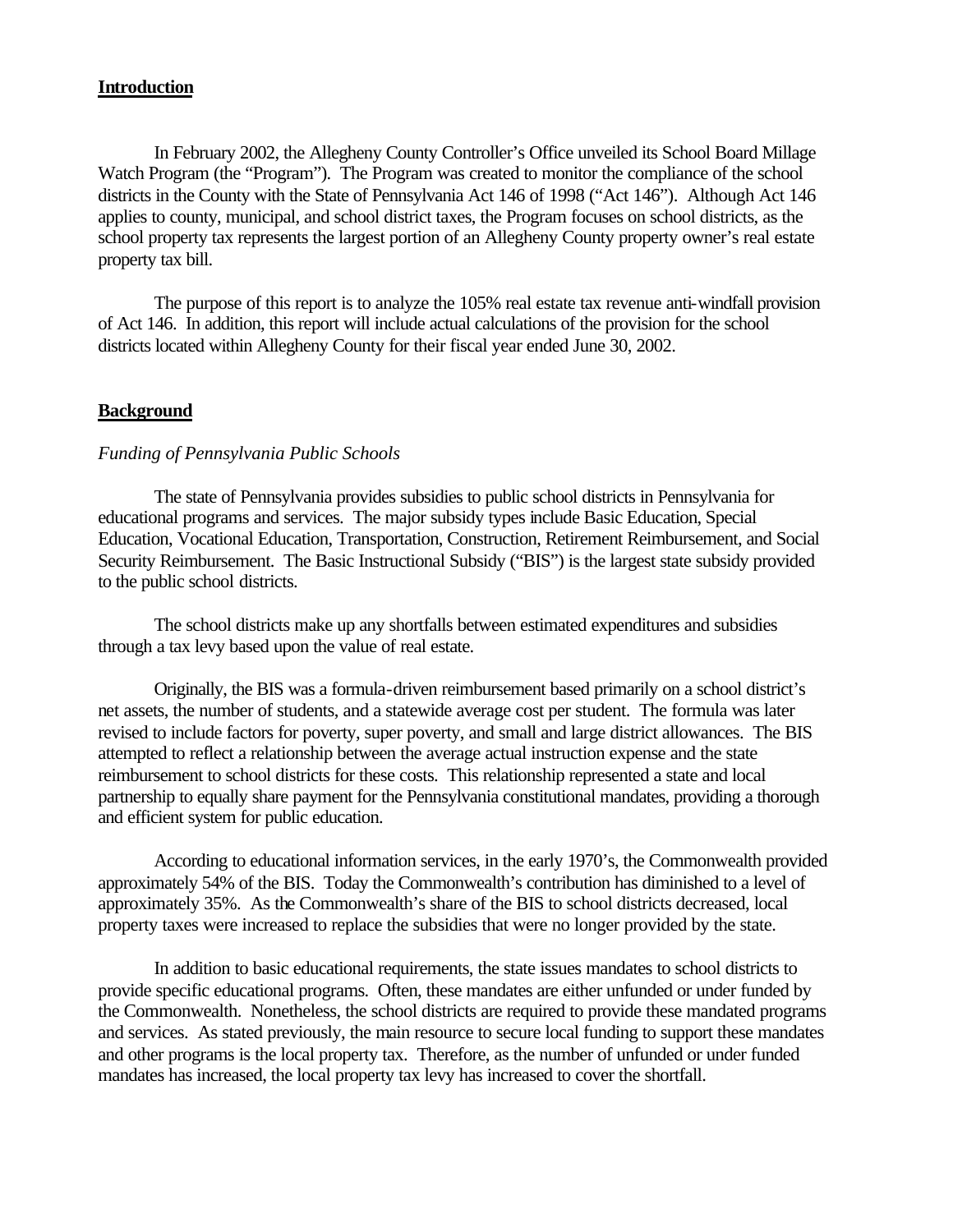# *Act 146*

The Pennsylvania Legislature enacted Act 146 16 P.S. § 4980.2, which became effective January 1, 1999. Act 146 provides that:

"… when a county of the second class makes its annual reassessment at values based upon an established predetermined ratio as required by law or when a county of the second class changes its established predetermined ratio, each political subdivision which hereafter levies its real estate taxes on that revised assessment or valuation shall for that year reduce its tax rate, if necessary, for the purpose of having the total amount of property tax revenue received exclusively as a result of the reassessment or change in ratio not to exceed one hundred five percent of the total amount of property tax revenue received in the preceding year, notwithstanding the increased valuations of properties under the annual reassessment system. For the purpose of determining the total amount of revenue received exclusively as a result of the reassessment or change in ratio for the year, the amount to be levied on newly constructed buildings or structures or on increased valuations based on new improvements made to existing structures shall not be considered."

The "political subdivisions" referred to in the Act are the counties, municipalities, and school districts of Pennsylvania.

School districts that exceed the 105% limitation are not considered to be in violation of Act 146 if they voted for a tax increase during the budget process for the current year.

#### *Allegheny County Property Reassessments*

On January 2, 1996, the Allegheny County Board of Property Assessment, Appeals and Review (the "Board") adopted a resolution that froze property assessments, with the exception of new buildings, construction, improvements and subdivisions. The freeze was to remain in effect for five years or until such time as a countywide reassessment was completed.

Subsequently, certain owners of residential real property in Allegheny County filed a complaint for declaratory judgment in the Court of Common Pleas of Allegheny County, alleging that the Board failed to maintain uniformity and to keep current with fair market value in its assessments of real property in the County, stating that the freeze resulted in widespread disparities in the assessment of comparable real properties. By orders dated April 18, 1997, and May 22, 1997, the trial court declared the policy and practice of freezing property tax assessments in the County to be unlawful and instructed the Board to commence the revision and equalization of assessments according to a schedule set forth in the May 22, 1997 order in Miller v. Board of Property Assessment, Appeals and Review, 703 A.2d 733 (Pa. 1997). The court ordered that the revaluation be completed prior to the issuance of the 2001 property tax bills.

 In response to the court-ordered assessments, on May 20, 1998, the county Commissioners and the Board entered into a \$23,950,000 contract with Manatron, Inc. to perform the countywide revaluation through its subsidiary Sabre Systems and Service, Inc. ("Sabre"). On January 8, 2001, the Allegheny County Property Assessment Oversight Board certified the reassessed values.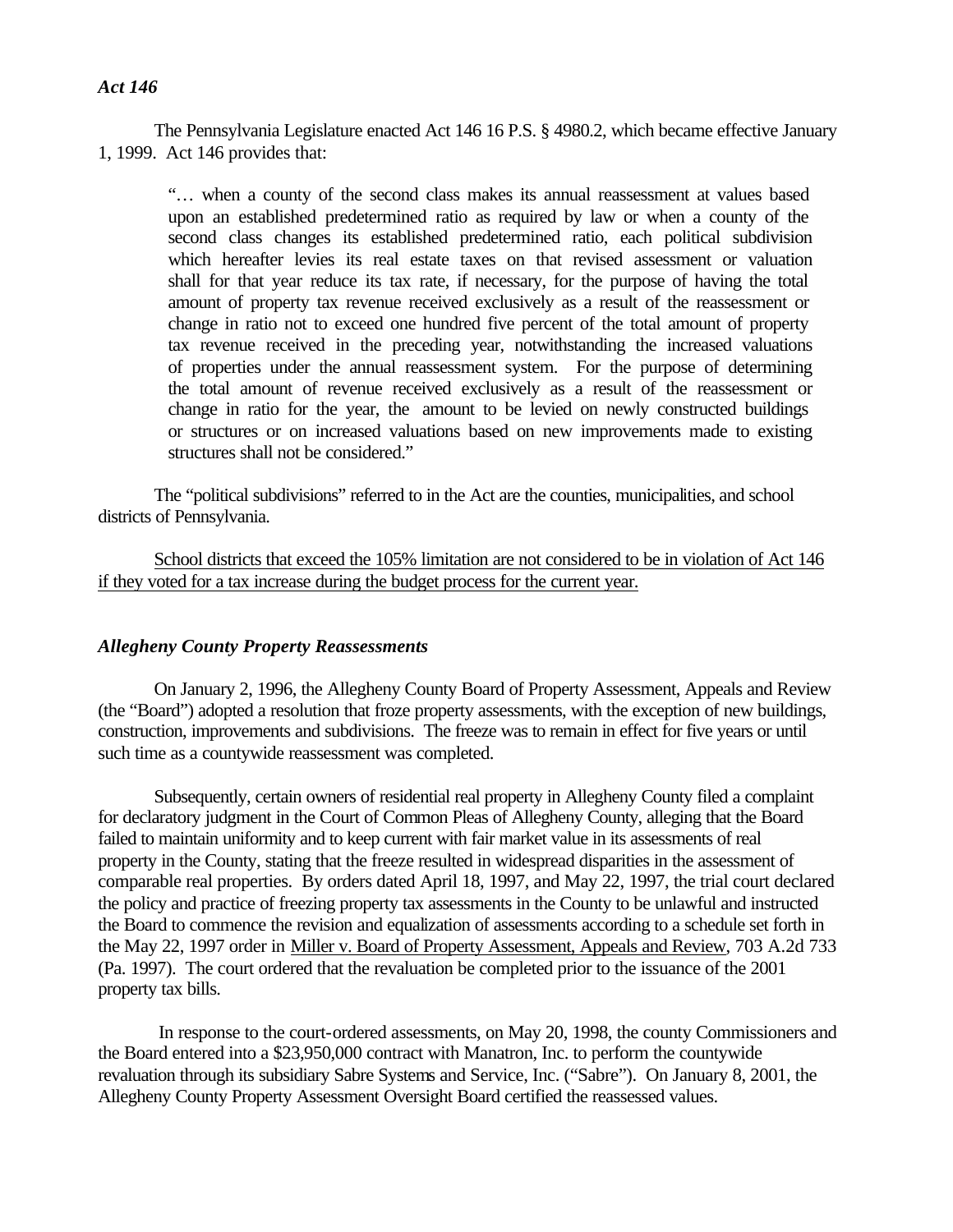On March 22, 2001, the County Controller's Office released its first report on Sabre's compliance with the terms of its contract with the county. The report revealed that 27% of residential and 30% of commercial neighborhoods in the county were not in compliance with the coefficient of dispersion (COD) limits contained in the contract. In the report, the Controller recommended that Sabre correct the mistakes identified in the report and that the County proactively notify over-assessed property owners and urge them to appeal, as well as ensure that under-assessed properties are adjusted through the formal appeals process. Due to Sabre's noncompliance, the Controller continues to withhold final payments to the company.

The 2001 revaluation resulted in approximately 92,000 property owners filing assessment appeals. Of the 2001 appeals that have been decided, approximately 65% have resulted in reductions that averaged 27%, approximately 7% have resulted in increases that averaged 42%, and approximately 28% resulted in no change to the property value.

A further revaluation in 2002 resulted in approximately 91,000 new appeals for 2002, and an additional 38,000 of property owners who filed appeals in 2001 but did not receive a hearing during 2001. Of the 2002 appeals that have been decided, approximately 58% have resulted in reductions that averaged 23%, approximately 3% have resulted in increases that averaged 45%, and approximately 39% resulted in no change to the property value.

During the three years prior to the 2001 reassessment, an average of 8,100 property appeals were filed annually in Allegheny County

#### **Scope & Methodology**

The Controller unveiled the Allegheny County School District Millage Watch Program in February 2002. To ensure the accuracy and completeness of the calculations, the program was postponed in order to allow most of the 2001/2002 appeals to be heard and for the school districts to complete certain financial documents necessary to the review. The review focused on the school districts' compliance with Act 146 for the fiscal year ended June 30, 2002.

It was determined that the school districts used the certified assessments as of January, 2000, to bill for the fiscal year ended June 30, 2001, and used the certified assessments as of January, 2001, to bill for the fiscal year ended June 30, 2002.

In early 2003, the Controller's Office contacted the business managers of the school districts and requested selected financial information required to calculate compliance with Act 146 (see attached Exhibit I).

The information received from the schools and used in the calculations was verified against information obtained from the County's Office of Property Assessment ("Property Assessment") and/or the Allegheny Intermediate Unit ("AIU"). The AIU is an education service agency created by the Pennsylvania state legislature that provides customized programs and services to local school districts. The AIU also performed the Act 146 calculations for the fiscal year ended June 30, 2002, for all County school districts, except the Pittsburgh Public School District, and noted no major discrepancies between its calculations and the Controller's.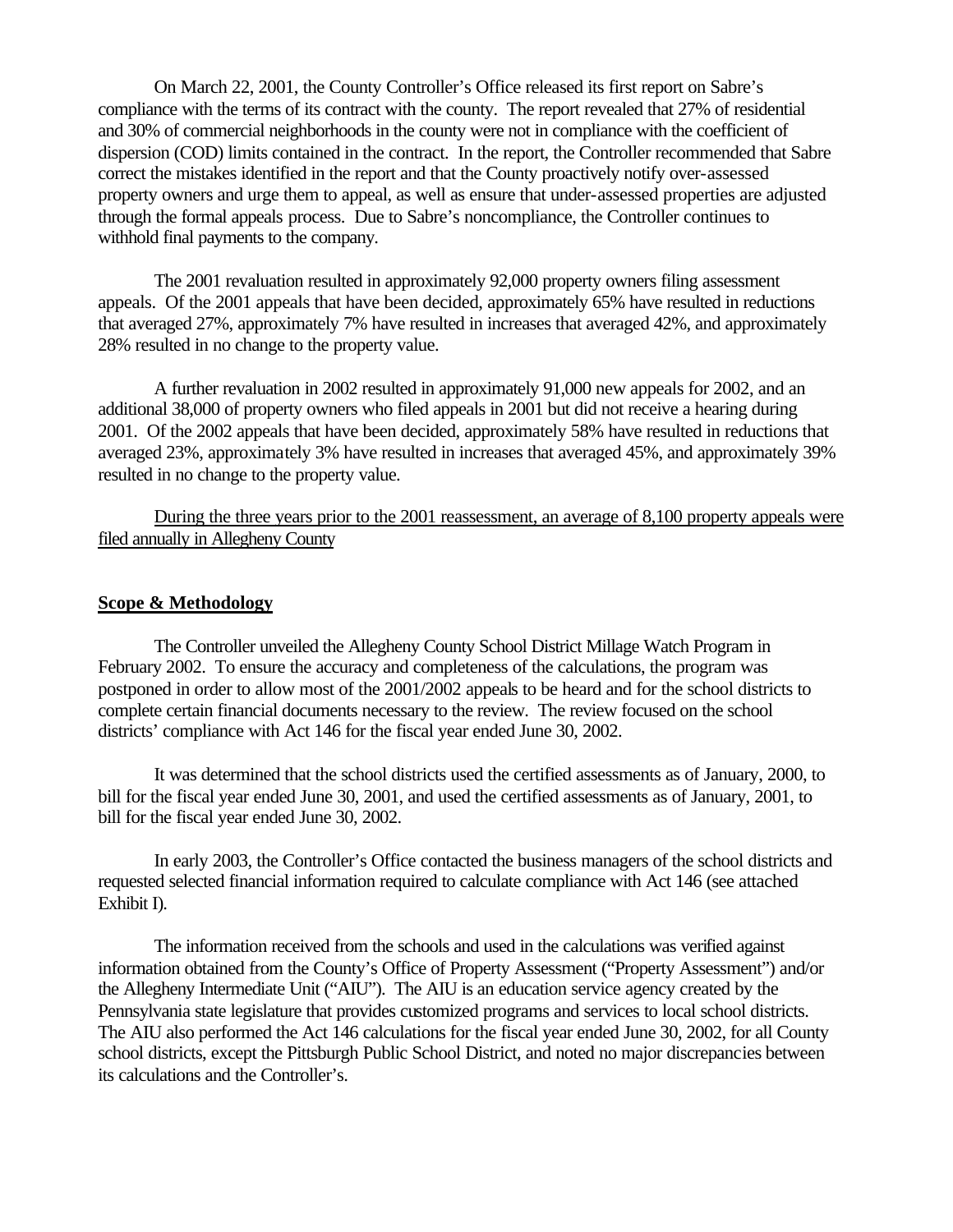The millage rates used for our review were obtained from the county Treasurer's Office and confirmed with each school district.

### **105% Anti-Windfall Calculation**

#### *Base Year and Base Year Collections*

The first step in the calculation is to determine the "base" year for the calculation. As our review focuses on whether the collections for fiscal year ended June 30, 2002, exceeded the 105% limitation, the base year would be the fiscal year ended June 30, 2001.

Next, the actual net real estate taxes received during the base year must be obtained. These taxes should only include collections on the current year tax levy. Any delinquent taxes collected during the base year for prior years should be excluded.

Each year, school districts are required to file an Annual Financial Report ("AFR") with the Pennsylvania Department of Education. The AFR is a standardized financial report that contains selected information related to each school district.

According to the Pennsylvania School Systems Manual of Accounting and Related Financial Procedures, the manual that describes the nature of the line items of the AFR, line item *6110* represents "revenue received from taxes assessed and levied upon real property." Furthermore, corroboration with school business managers and AIU officials reveal that this amount is reported net of refunds paid for that year. Therefore, the "actual real estate taxes received" for each school district for the fiscal year ended June 30, 2001, is readily obtainable from line item *6111* of the school's AFR for that year.

# *105% Limitation*

In order to determine the 105% anti-windfall limitation, the actual net real estate taxes received during the base year should be multiplied by 105%. Line item *6110* from AFR's filed for the year ended June 30, 2001 was multiplied by 105% to calculate the maximum collections that each school district could collect in the subsequent year without voting for a tax increase.

### *Subsequent Year Actual Net Real Estate Taxes Collections*

Since the base year was determined to be the fiscal year ended June 30, 2001, the subsequent year would be the fiscal year ended June 30, 2002. Accordingly, the actual real estate taxes received for the subsequent year were obtained from the school districts' AFR for fiscal year ended June 30, 2002.

#### *New Construction*

Prior to the comparison of subsequent year collections to the 105% anti-windfall limitation, the subsequent year collections related to new construction must be identified and subtracted from the total collections. This new construction relates to taxable residential and commercial structures.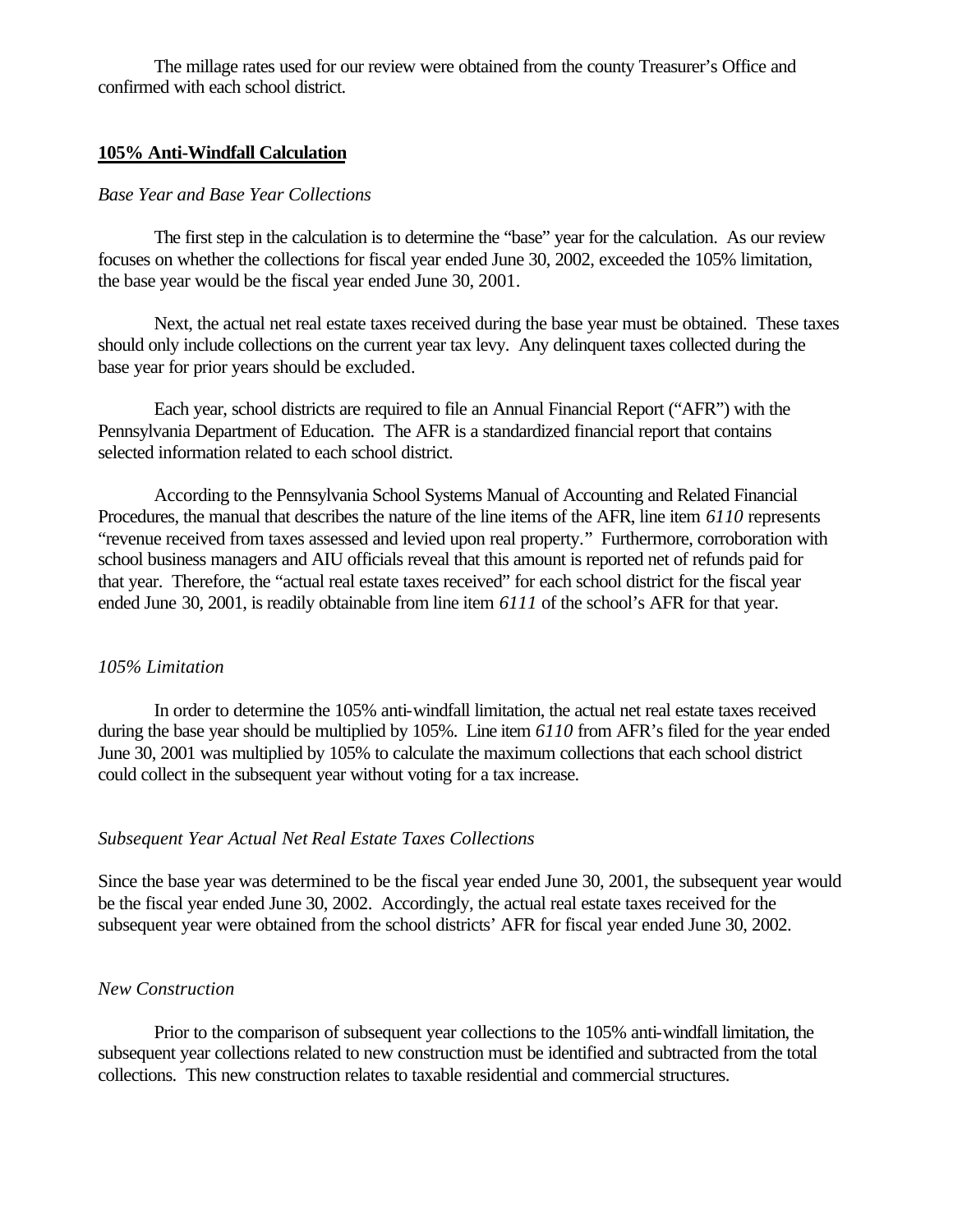Since the certified assessments for 2001 were used by the school districts for their tax bills for the fiscal year ended June 30, 2002, properties that had new construction and were placed on the tax rolls for the first time in 2001 had to be identified and subtracted from the total collections. In order to determine the assessed value of new construction for each school district, the Controller's -Office obtained files of the certified assessments from 2000 and 2001 from the Department of Computer Services ("DCS"). The 2001 file was compared to the 2000 file, and any property that did not have a building value in 2000 but had a building value in 2001 was representative of the new construction. Due to a lack of verifiable information from Property Assessment, increases in certified assessments resulting from improvements to existing structures were not included in the new construction figures.

In order to determine the taxes assessed on the new construction, the new construction amounts were multiplied by the 2002 millage rate for each school district. The 2002 millage rate refers to the millage rate used by the school to bill for the fiscal year ended June 30, 2002.

After applying the millage rates to the new construction amounts, the collection percentage found in the AFR for the year ended June 30, 2002, was applied to the gross new construction billings. This rate represents a historical collection rate for the school district. The resulting new construction net collections are required to be subtracted from the "actual real estate taxes received" for the year ended June 30, 2002.

### *Tax Increase Resulting From Adopted Millage Increases*

School districts that exceed the 105% limitation are not considered to be in violation of Act 146 if they voted for a tax increase during the budget process for the current year. According to the AIU, the following 10 school districts voted for a tax increase for the fiscal year ended June 30, 2002:

| Exceeded 105%        | Did Not Exceed  |
|----------------------|-----------------|
| Limitation           | 105% Limitation |
|                      |                 |
| Elizabeth-Forward    | Deer Lakes      |
| <b>Highlands</b>     | Northgate       |
| Montour              | Riverview       |
| Moon                 |                 |
| South Park           |                 |
| West Jefferson Hills |                 |
| West Mifflin         |                 |
|                      |                 |

#### *Adjusted Real Estate Tax Collections*

Collections determined to be derived from new construction are subtracted from the June 30, 2002 "actual real estate taxes received" to arrive at revenue collected exclusively as a result of a reassessment or change in ratio. This amount is then compared to the 105% cap calculated previously, noting any over/under amounts.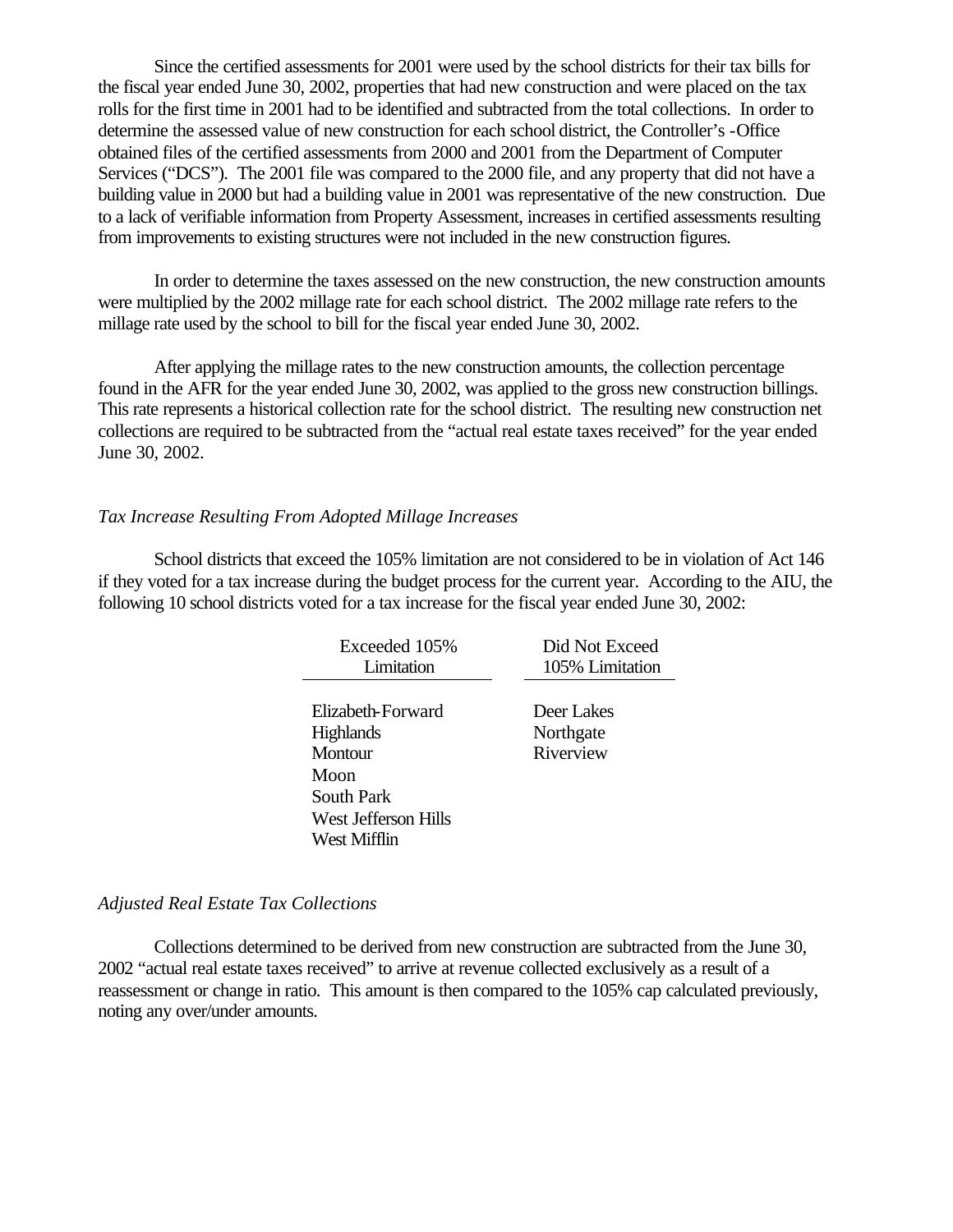# *Other Factors Affecting the Calculation*

Other factors can occur after the end of the fiscal year that will ultimately affect the outcome of the 105% windfall calculation. Those factors include:

- Real estate tax collections related to the fiscal year ending June 30, 2002, that were paid after the end of the fiscal year. These tax collections would be classified as delinquent taxes in future fiscal years.
- 2001 real estate tax appeal dispositions that were issued after the completion of our analysis. Currently there are a significant number of 2001 real estate appeals filed with the Board of Viewers that have not been heard.
- Changes in assessed value related to new construction or improvements of existing properties that have been processed by the Office of Property Assessment subsequent to the completion of our analysis for the applicable periods in our report.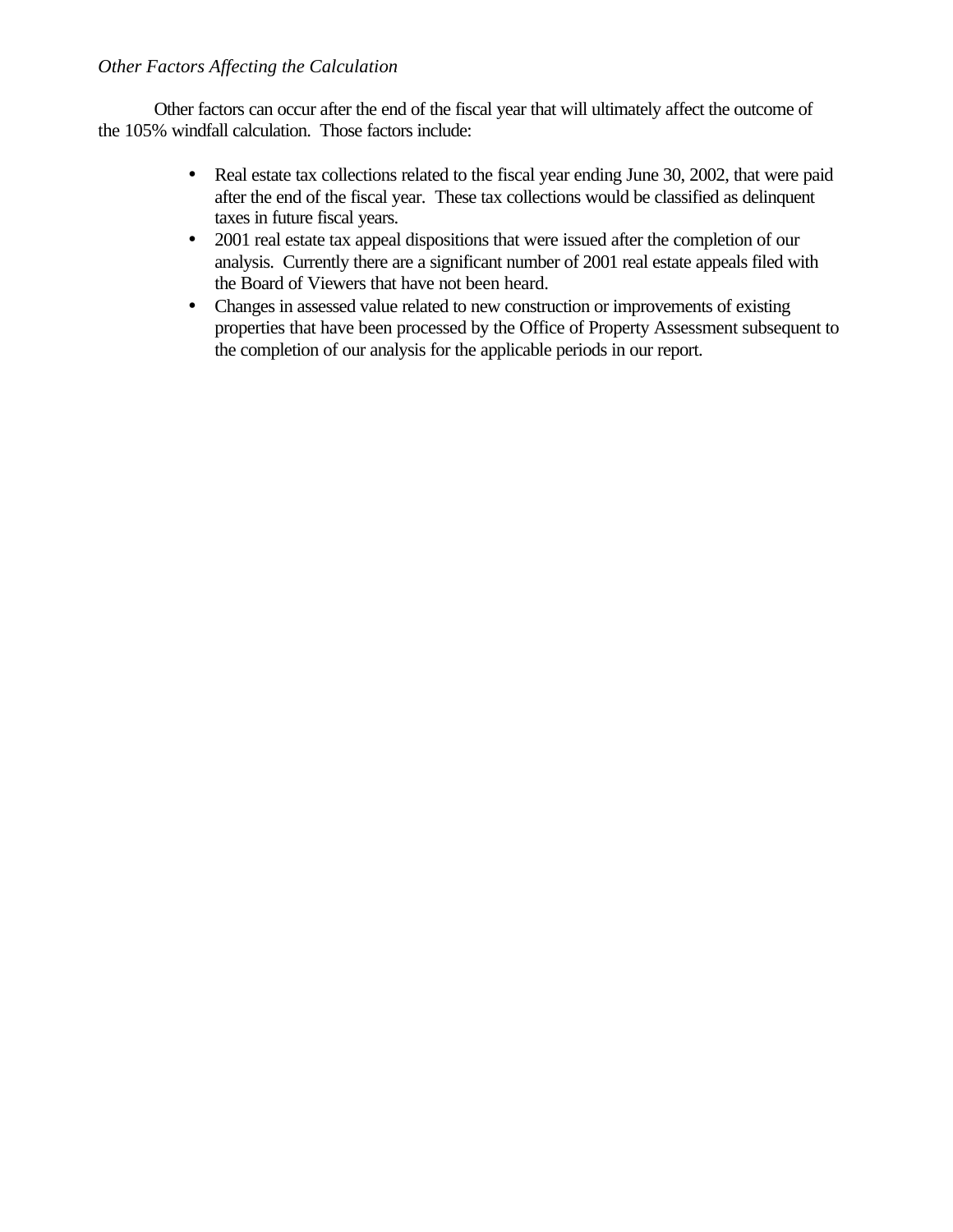# **Findings & Recommendations**

# **Findings**

Our review of compliance with Act 146 for the year ended June 30, 2002 revealed the following related to the 43 school districts located entirely in Allegheny County (see attached Schedule I):

- 32 (75%) school districts were under the 105% anti-windfall limitation of Act 146. 3 of the 32 school districts voted for a tax increase,
- 7 (16%) school districts exceeded the 105% anti-windfall limitation of Act 146 and voted for a tax increase,
- 4 (9%) school districts exceeded the 105% anti-windfall limitation of Act 146 but did not vote for a tax increase.

The following is a summary of the percentage of adjusted real estate tax collections for the school districts for the year ended June 30, 2002 as compared to the year ended June 30, 2001:

|                                 | # Of                       | # Of School<br>Districts Who |
|---------------------------------|----------------------------|------------------------------|
| 2002 Collections as a % of 2001 | School<br><b>Districts</b> | Voted For a Tax<br>Increase  |
| 110.00% - 122.31%               | 7                          | 5                            |
| 105.01% - 109.99%               | 4                          | 2                            |
| $100.01\% - 105.00\%$           | 23                         | 2                            |
| $<100.00\%$                     | 9                          |                              |
| Total                           | 43                         |                              |

In addition, our review revealed that the ambiguous nature of Act 146 resulted in inconsistent methods of calculations among Allegheny County's school districts.

#### **Recommendations**

We recommend that the 4 school districts that exceeded the 105% anti-windfall limitation develop a plan to take corrective action to ensure compliance with the anti-windfall provision of Act 146. The corrective actions could include offering or expanding a senior citizen discount or homestead exemption in the next fiscal year.

In addition, we recommend that the school districts continue to recalculate their Act 146 compliance until all taxes have been collected, all real estate tax appeals have been heard, and all new construction/additions have been added to the tax rolls for each year that a reassessment occurs.